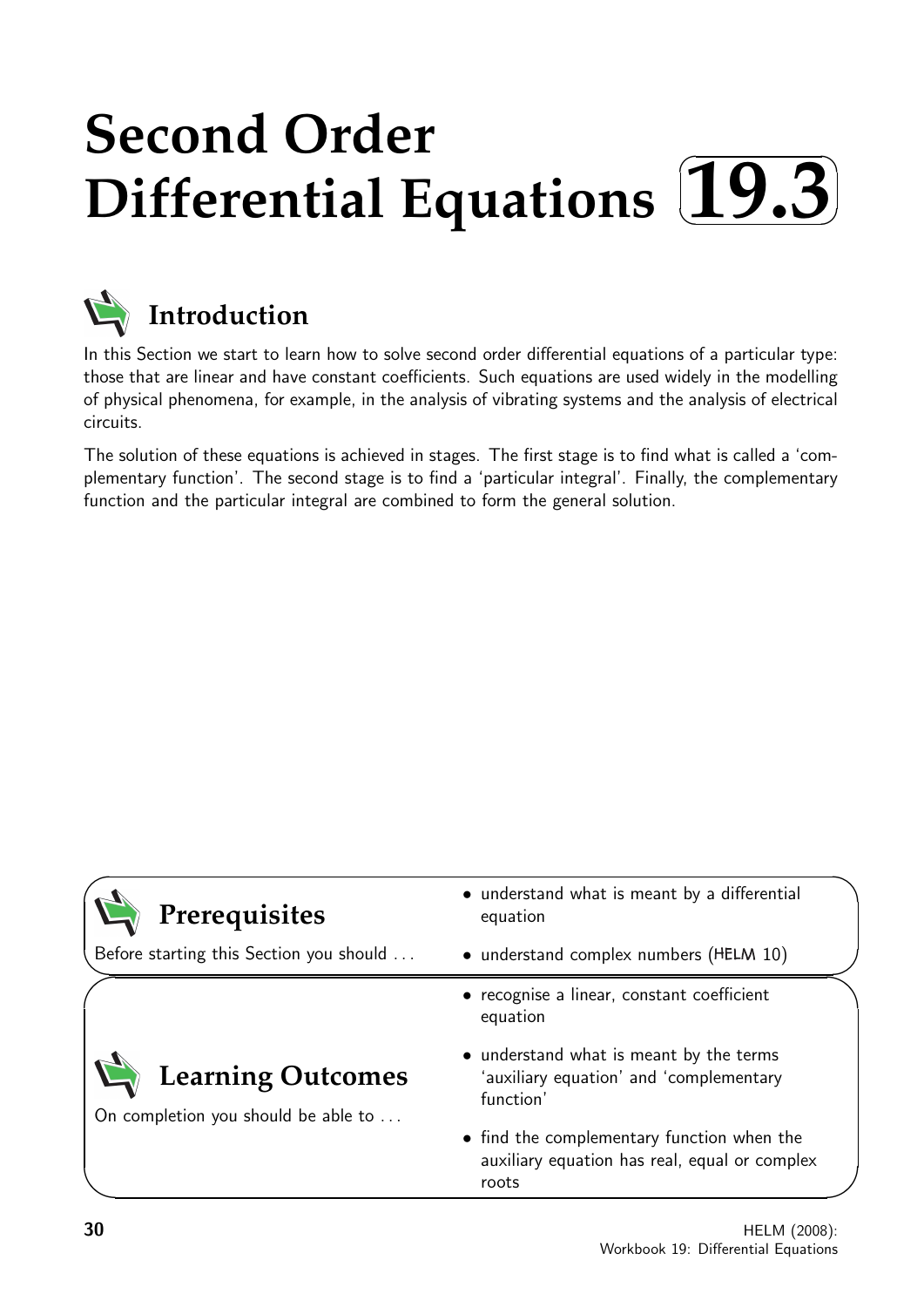

# **1. Constant coefficient second order linear ODEs**

We now proceed to study those second order linear equations which have constant coefficients. The general form of such an equation is:

$$
a\frac{d^2y}{dx^2} + b\frac{dy}{dx} + cy = f(x)
$$
\n(3)

where a, b, c are constants. The **homogeneous** form of (3) is the case when  $f(x) \equiv 0$ :

$$
a\frac{d^2y}{dx^2} + b\frac{dy}{dx} + cy = 0\tag{4}
$$

To find the general solution of (3), it is first necessary to solve (4). The general solution of (4) is called the **complementary function** and will always contain two arbitrary constants. We will denote this solution by  $y_{cf.}$ 

The technique for finding the complementary function is described in this Section.



Note: A complementary function is the general solution of a homogeneous, linear differential equation.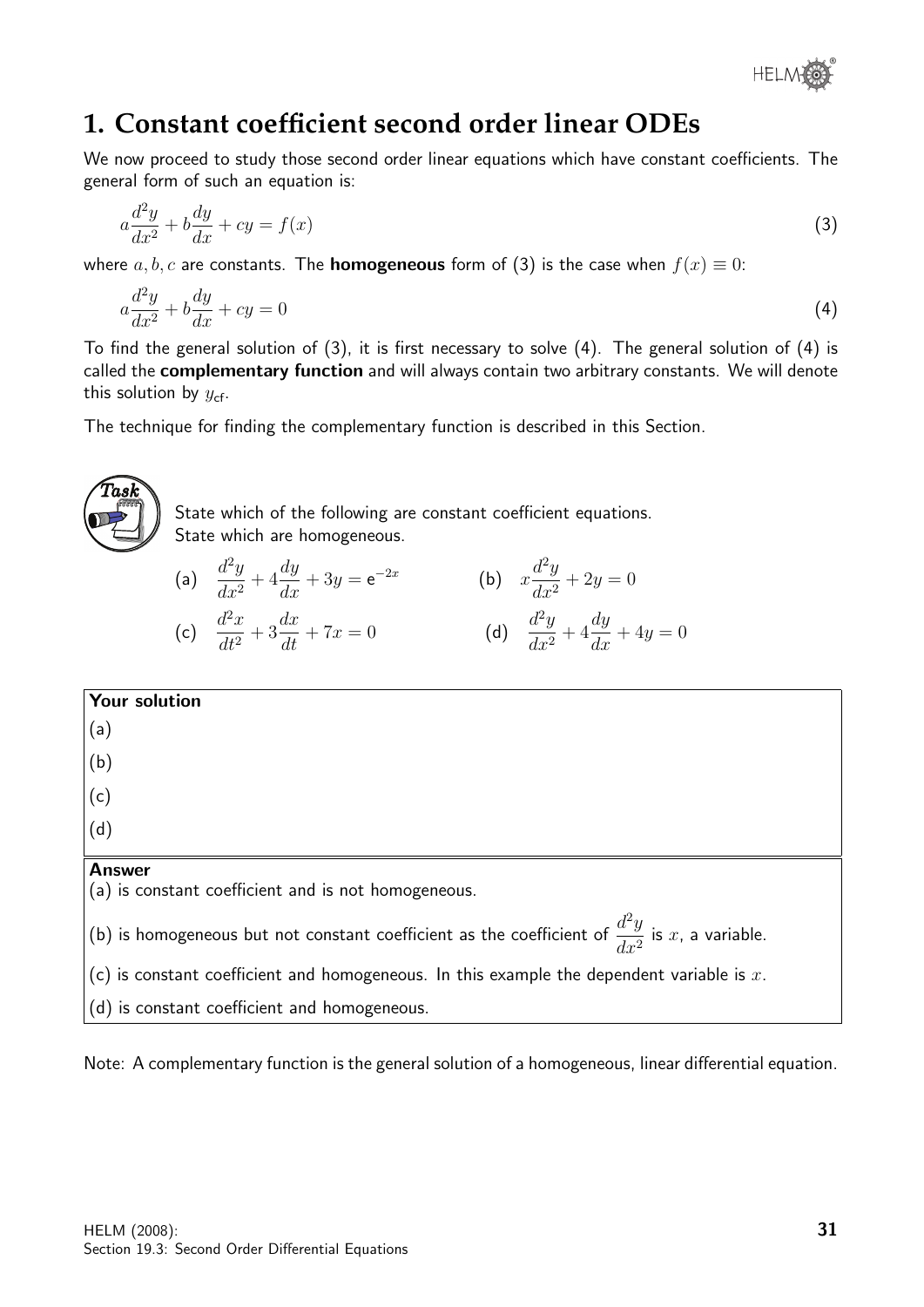# **2. Finding the complementary function**

To find the complementary function we must make use of the following property.

If  $y_1(x)$  and  $y_2(x)$  are any two (linearly independent) solutions of a linear, homogeneous second order differential equation then the general solution  $y_{\text{cf}}(x)$ , is

 $y_{\rm cf}(x) = Ay_1(x) + By_2(x)$ 

where  $A$ ,  $B$  are constants.

We see that the second order linear ordinary differential equation has two arbitrary constants in its **general solution**. The functions  $y_1(x)$  and  $y_2(x)$  are **linearly independent** if one is not a multiple of the other.



# **Example 5**

Verify that  $y_1$   $=$   $\mathrm{e}^{4x}$  and  $y_2$   $=$   $\mathrm{e}^{2x}$  both satisfy the constant coefficient linear homogeneous equation:

$$
\frac{d^2y}{dx^2} - 6\frac{dy}{dx} + 8y = 0
$$

Write down the general solution of this equation.

### Solution

When  $y_1 = e^{4x}$ , differentiation yields:

$$
\frac{dy_1}{dx} = 4e^{4x} \qquad \text{and} \qquad \frac{d^2y_1}{dx^2} = 16e^{4x}
$$

Substitution into the left-hand side of the ODE gives  $16e^{4x} - 6(4e^{4x}) + 8e^{4x}$ , which equals 0, so that  $y_1 = e^{4x}$  is indeed a solution.

Similarly if  $y_2 = e^{2x}$ , then

$$
\frac{dy_2}{dx} = 2e^{2x} \qquad \text{and} \qquad \frac{d^2y_2}{dx^2} = 4e^{2x}.
$$

Substitution into the left-hand side of the ODE gives  $4e^{2x} - 6(2e^{2x}) + 8e^{2x}$ , which equals 0, so that  $y_2=\mathrm{e}^{2x}$  is also a solution of equation the ODE. Now  $\mathrm{e}^{2x}$  and  $\mathrm{e}^{4x}$  are linearly independent functions, so, from the property stated above we have:

 $y_{\text{cf}}(x)=A\text{e}^{4x}+B\text{e}^{2x}$  is the general solution of the ODE.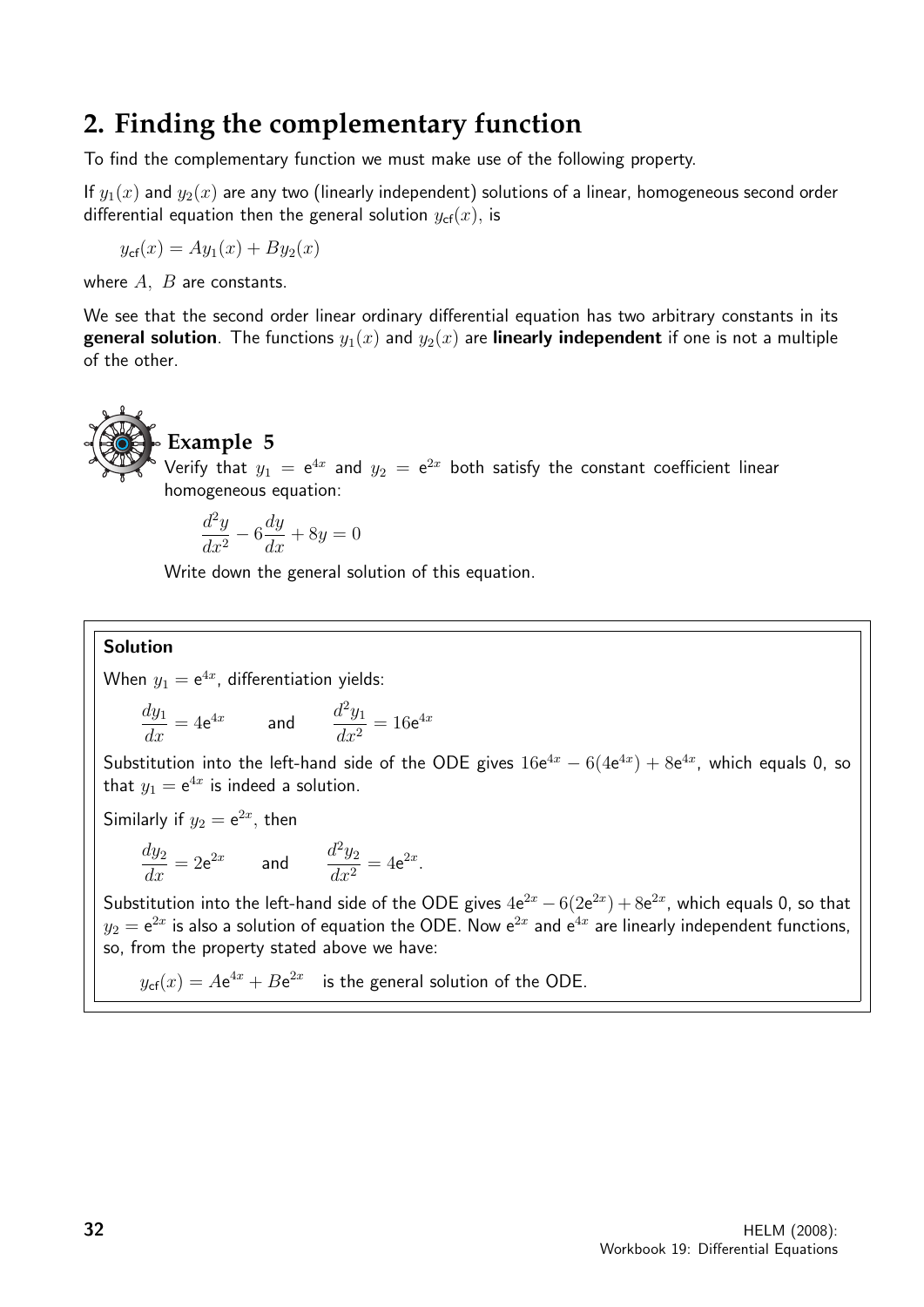# **Example 6** Find values of k so that  $y = e^{kx}$  is a solution of:

d values of 
$$
k
$$
 so that  

$$
d^2y \quad dy
$$

$$
\frac{dy}{dx^2} - \frac{dy}{dx} - 6y = 0
$$

Hence state the general solution.

### Solution

As suggested we try a solution of the form  $y={\sf e}^{kx}.$  Differentiating we find

$$
\frac{dy}{dx} = k \mathrm{e}^{kx} \quad \text{and} \quad \frac{d^2y}{dx^2} = k^2 \mathrm{e}^{kx}.
$$

Substitution into the given equation yields:

 $k^2 e^{kx} - k e^{kx} - 6 e^{kx} = 0$  that is  $(k$  $(k^2 - k - 6) e^{kx} = 0$ 

The only way this equation can be satisfied for all values of  $x$  is if

$$
k^2 - k - 6 = 0
$$

that is,  $(k-3)(k+2)=0$  so that  $k=3$  or  $k=-2.$  That is to say, if  $y={\rm e}^{kx}$  is to be a solution of the differential equation, k must be either 3 or  $-2$ . We therefore have found two solutions:

 $y_1(x) = e^{3x}$ and  $y_2(x) = e^{-2x}$ 

These are linearly independent and therefore the general solution is

$$
y_{\rm cf}(x) = A\mathrm{e}^{3x} + B\mathrm{e}^{-2x}
$$

The equation  $k^2 - k - 6 = 0$  for determining k is called the **auxiliary equation**.



By substituting  $y = e^{kx}$ , find values of  $k$  so that  $y$  is a solution of

$$
\frac{d^2y}{dx^2} - 3\frac{dy}{dx} + 2y = 0
$$

Hence, write down two solutions, and the general solution of this equation.

First find the auxiliary equation:

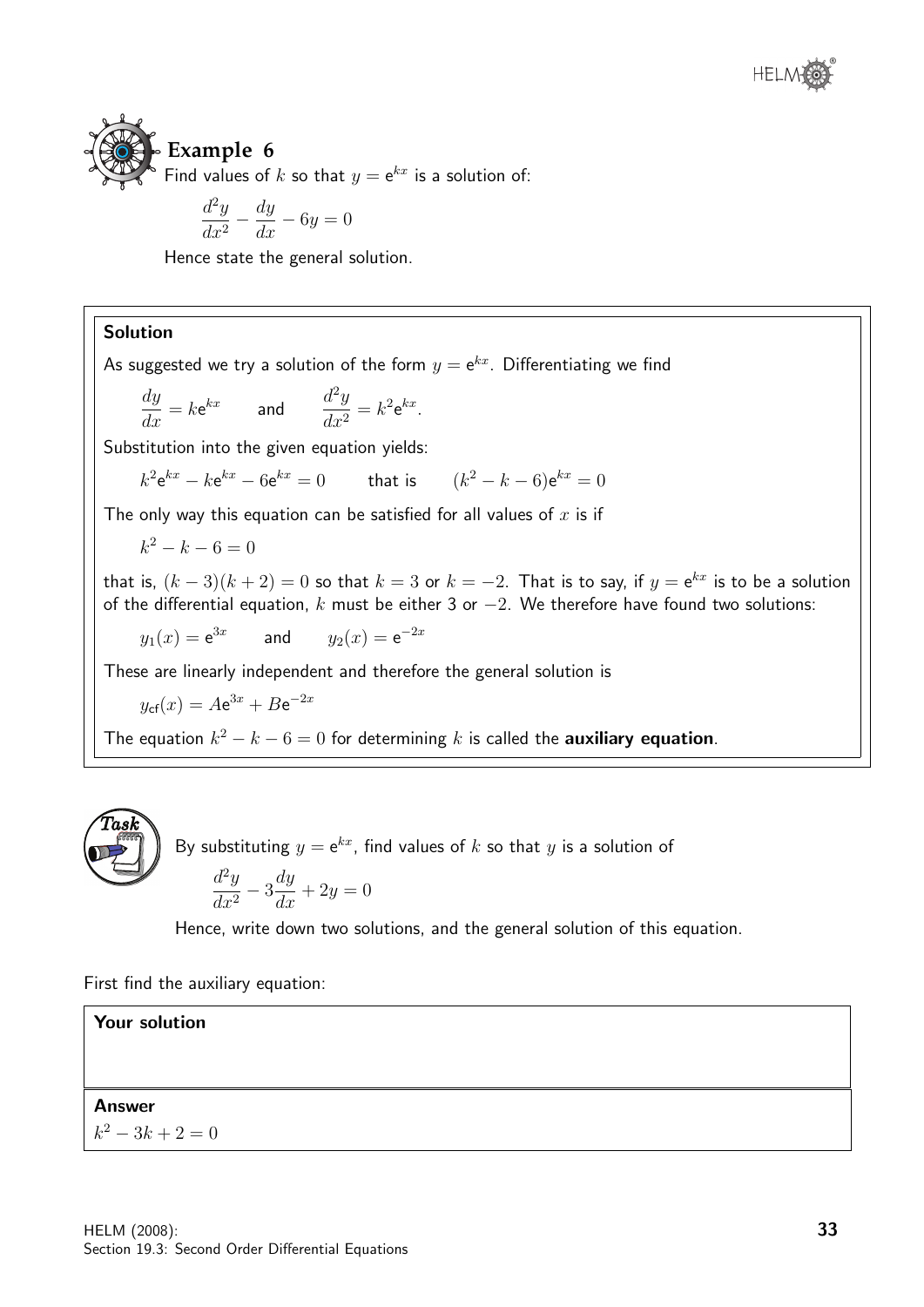Now solve the auxiliary equation and write down the general solution:

### Your solution

#### Answer

The auxiliary equation can be factorised as  $(k - 1)(k - 2) = 0$  and so the required values of k are 1 and 2. The two solutions are  $y = e^x$  and  $y = e^{2x}$ . The general solution is

 $y_{\text{cf}}(x) = A\text{e}^x + B\text{e}^{2x}$ 



# **Example 7**

Find the auxiliary equation of the differential equation:

$$
a\frac{d^2y}{dx^2} + b\frac{dy}{dx} + cy = 0
$$

### Solution

We try a solution of the form  $y={\mathsf e}^{kx}$  so that

$$
\frac{dy}{dx} = k \mathrm{e}^{kx} \quad \text{and} \quad \frac{d^2y}{dx^2} = k^2 \mathrm{e}^{kx}.
$$

Substitution into the given differential equation yields:

 $ak^2\mathbf{e}^{kx}+bk\mathbf{e}^{kx}+c\mathbf{e}^{kx}=0$  that is  $(ak^2+bk+c)\mathbf{e}^{kx}=0$ 

Since this equation is to be satisfied for all values of  $x$ , then

$$
ak^2 + bk + c = 0
$$

is the required auxiliary equation.

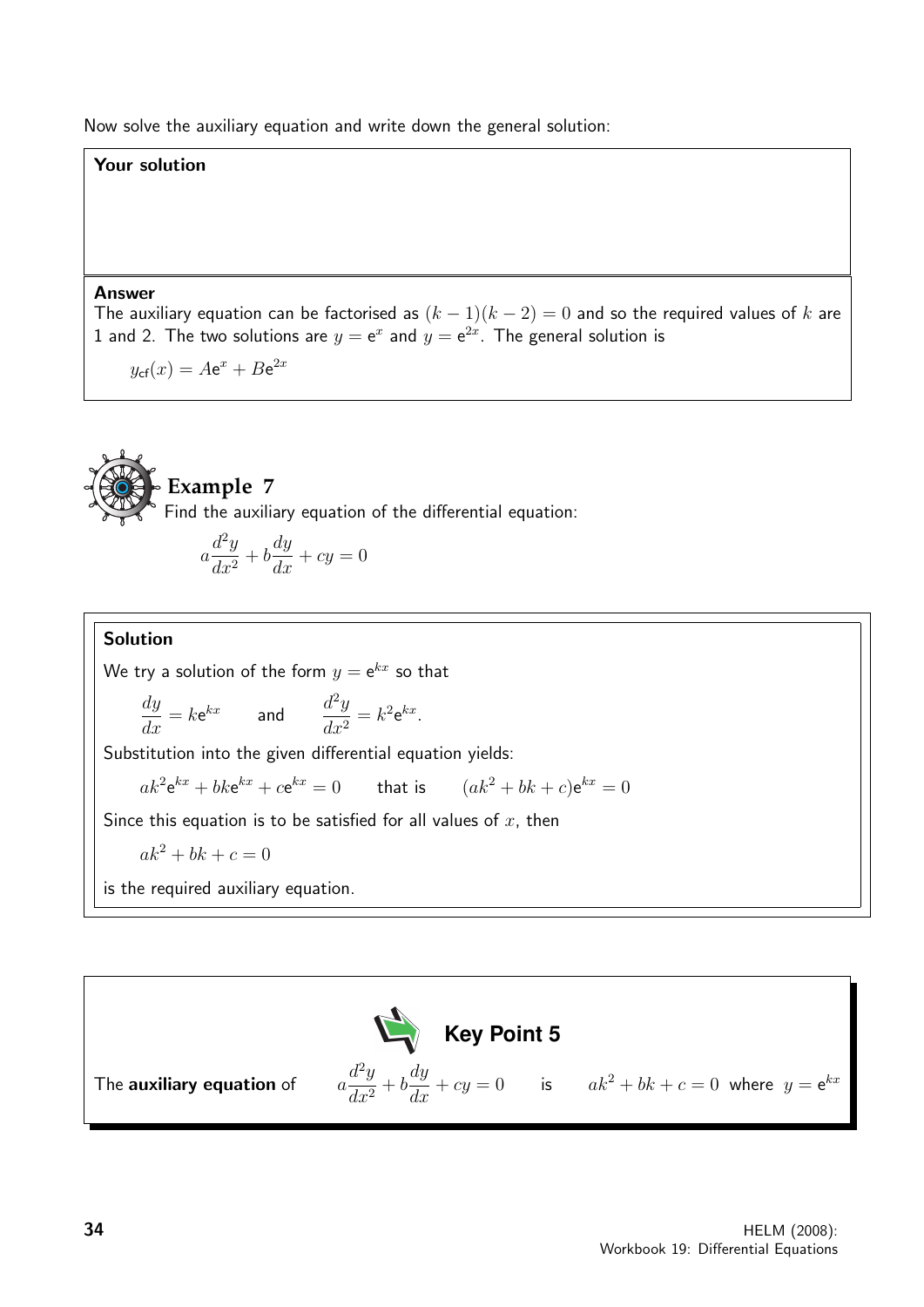



Write down, but do not solve, the auxiliary equations of the following:

(a) 
$$
\frac{d^2y}{dx^2} + \frac{dy}{dx} + y = 0
$$
, (b)  $2\frac{d^2y}{dx^2} + 7\frac{dy}{dx} - 3y = 0$   
(c)  $4\frac{d^2y}{dx^2} + 7y = 0$ , (d)  $\frac{d^2y}{dx^2} + \frac{dy}{dx} = 0$ 

| <b>Your solution</b> |                                                                                    |  |
|----------------------|------------------------------------------------------------------------------------|--|
| (a)                  |                                                                                    |  |
| (b)                  |                                                                                    |  |
| (c)                  |                                                                                    |  |
| (d)                  |                                                                                    |  |
| <b>Answer</b>        |                                                                                    |  |
|                      | (a) $k^2 + k + 1 = 0$ (b) $2k^2 + 7k - 3 = 0$ (c) $4k^2 + 7 = 0$ (d) $k^2 + k = 0$ |  |

Solving the auxiliary equation gives the values of  $k$  which we need to find the complementary function. Clearly the nature of the roots will depend upon the values of  $a, b$  and  $c.$ 

**Case 1** If  $b^2 > 4ac$  the roots will be real and distinct. The two values of k thus obtained,  $k_1$  and  $k_2$ , will allow us to write down two independent solutions:  $\;y_1(x)={\sf e}^{k_1x}\;$  and  $y_2(x)={\sf e}^{k_2x},$  and so the general solution of the differential equation will be:

 $y(x) = Ae^{k_1x} + Be^{k_2x}$ 



If the auxiliary equation has real, distinct roots  $k_1$  and  $k_2$ , the **complementary function** will be:

$$
y_{\text{cf}}(x) = A\mathrm{e}^{k_1x} + B\mathrm{e}^{k_2x}
$$

**Case 2** On the other hand, if  $b^2 = 4ac$  the two roots of the auxiliary equation will be equal and this method will therefore only yield one independent solution. In this case, special treatment is required.

**Case 3** If  $b^2 < 4ac$  the two roots of the auxiliary equation will be complex, that is,  $k_1$  and  $k_2$ will be complex numbers. The procedure for dealing with such cases will become apparent in the following examples.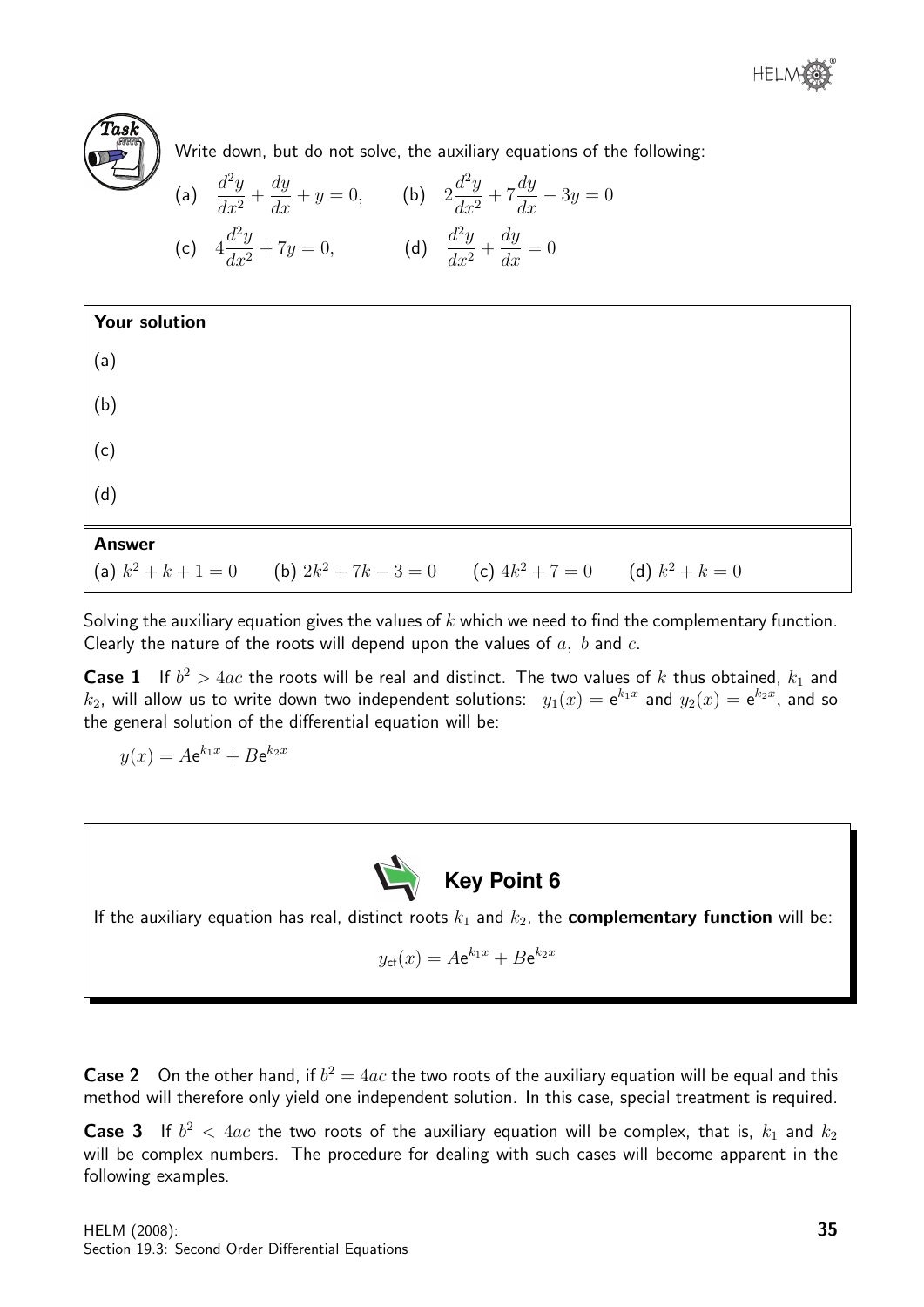

$$
\frac{d^2y}{dx^2} + 3\frac{dy}{dx} - 10y = 0
$$

### Solution

By letting  $y = e^{kx}$ , so that  $\frac{dy}{dx}$  $\frac{dy}{dx} = k$ e  $\int_{kx}^{kx}$  and  $\int_{l=2}^{l^2y}$  $\frac{d^2y}{dx^2} = k^2 e^{kx}$ the auxiliary equation is found to be:  $k^2 + 3k - 10 = 0$  and so  $(k-2)(k+5) = 0$ so that  $k=2$  and  $k=-5$ . Thus there exist two solutions:  $y_1 = e^{2x}$  and  $y_2 = e^{-5x}$ . We can write the general solution as:  $y = A{\rm e}^{2x}+B{\rm e}^{-5x}$ 



Figure 9  
general solution of: 
$$
\frac{d^2y}{dx^2} + 4y = 0
$$

### Solution

As before, let  $y = e^{kx}$  so that  $\frac{dy}{dx}$  $\frac{dy}{dx} = k$ e  $\int_{kx}^{kx}$  and  $\int_{l=2}^{l^2y}$  $\frac{d^2y}{dx^2} = k^2 e^{kx}.$ 

The auxiliary equation is easily found to be:  $k^2+4=0$  that is,  $k^2=-4$  so that  $k=\pm 2$ i, that is, we have complex roots. The two independent solutions of the equation are thus

 $y_1(x) = e^{2ix}$  $y_2(x) = e^{-2ix}$ 

so that the general solution can be written in the form  $e^{2ix} + Be^{-2ix}$ .

However, in cases such as this, it is usual to rewrite the solution in the following way.

Recall that Euler's relations give:  $e^{2ix} = \cos 2x + i \sin 2x$  and  $e^{-2ix} = \cos 2x - i \sin 2x$ so that  $y(x) = A(\cos 2x + i \sin 2x) + B(\cos 2x - i \sin 2x)$ .

If we now relabel the constants such that  $A + B = C$  and  $Ai - Bi = D$  we can write the general solution in the form:

 $y(x) = C \cos 2x + D \sin 2x$ 

Note: In Example 8 we have expressed the solution as  $y = ...$  whereas in Example 9 we have expressed it as  $y(x) = \ldots$ . Either will do.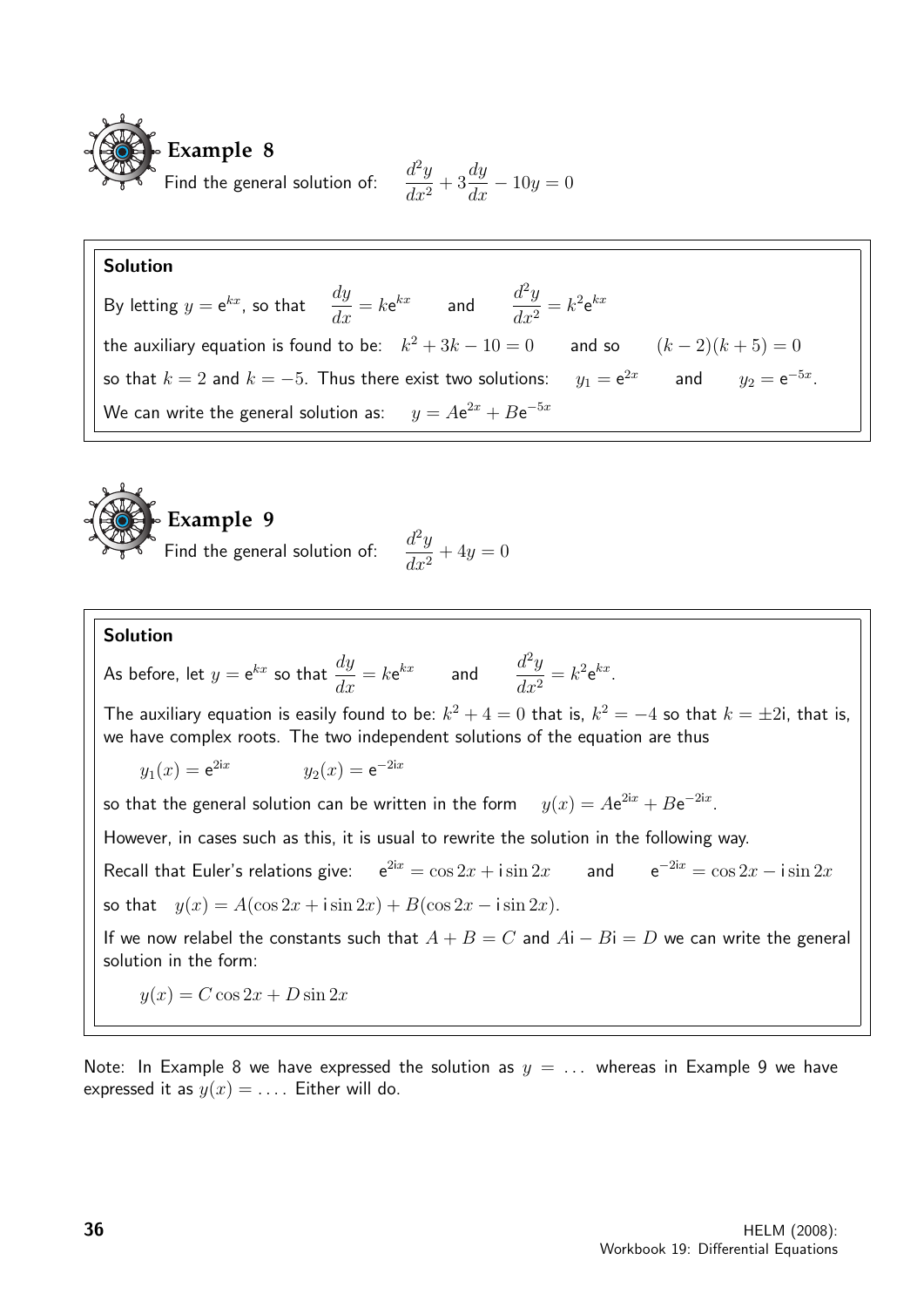



### **Example 10**

Given  $ay'' + by' + cy = 0$ , write down the auxiliary equation. If the roots of the auxiliary equation are complex (one root will always be the complex conjugate of the other) and are denoted by  $k_1 = \alpha + \beta i$  and  $k_2 = \alpha - \beta i$  show that the general solution is:

 $y(x) = e^{\alpha x} (A \cos \beta x + B \sin \beta x)$ 

### Solution

Substitution of  $y = e^{kx}$  into the differential equation yields  $(ak^2 + bk + c)e^{kx} = 0$  and so the auxiliary equation is:

 $ak^{2} + bk + c = 0$ 

If  $k_1 = \alpha + \beta$ i,  $k_2 = \alpha - \beta$ i then the general solution is

$$
y = C e^{(\alpha + \beta i)x} + D e^{(\alpha - \beta i)x}
$$

where  $C$  and  $D$  are arbitrary constants.

Using the laws of indices this is rewritten as:

$$
y = C e^{\alpha x} e^{\beta i x} + D e^{\alpha x} e^{-\beta i x} = e^{\alpha x} (C e^{\beta i x} + D e^{-\beta i x})
$$

Then, using Euler's relations, we obtain:

$$
y = e^{\alpha x} (C \cos \beta x + C i \sin \beta x + D \cos \beta x - D i \sin \beta x)
$$
  
=  $e^{\alpha x} \{ (C + D) \cos \beta x + (C i - D i) \sin \beta x \}$ 

Writing  $A = C + D$  and  $B = Ci - Di$ , we find the required solution:

$$
y = e^{\alpha x} (A \cos \beta x + B \sin \beta x)
$$



If the auxiliary equation has complex roots,  $\alpha + \beta i$  and  $\alpha - \beta i$ , then the **complementary function** is:

$$
y_{\rm cf} = e^{\alpha x} (A \cos \beta x + B \sin \beta x)
$$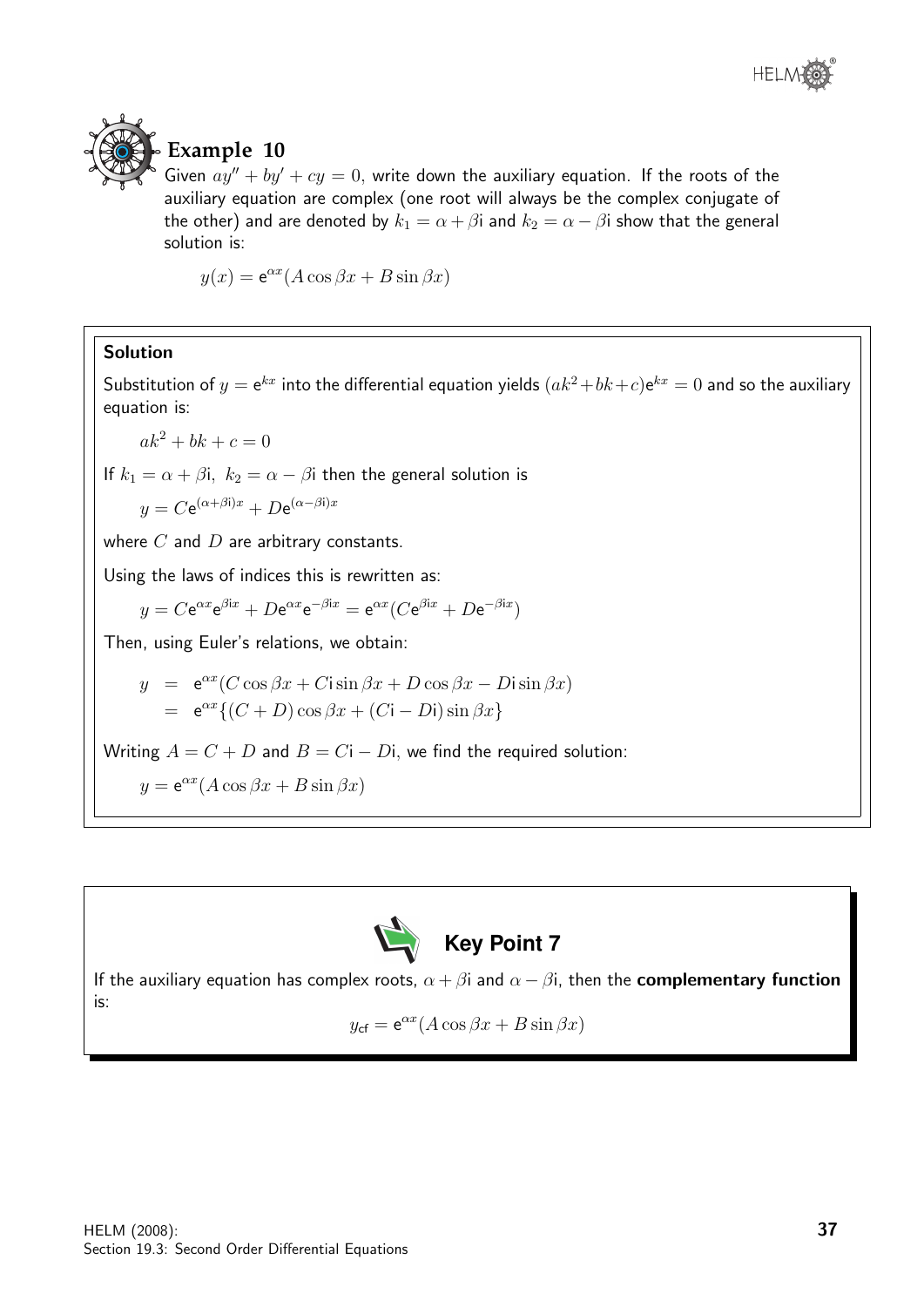

Find the general solution of  $y'' + 2y' + 4y = 0$ .

Write down the auxiliary equation:

| Your solution                                                                                |
|----------------------------------------------------------------------------------------------|
|                                                                                              |
|                                                                                              |
| <b>Answer</b>                                                                                |
| $k^2 + 2k + 4 = 0$                                                                           |
| Find the complex roots of the auxiliary equation:                                            |
| <b>Your solution</b>                                                                         |
|                                                                                              |
|                                                                                              |
| <b>Answer</b>                                                                                |
| $k=-1\pm\sqrt{3}i$                                                                           |
| Using Key Point 7 with $\alpha = -1$ and $\beta = \sqrt{3}$ write down the general solution: |
| <b>Your solution</b>                                                                         |
|                                                                                              |
|                                                                                              |
| <b>Answer</b>                                                                                |
| $y = e^{-x} (A \cos \sqrt{3}x + B \sin \sqrt{3}x)$                                           |



If the auxiliary equation has two equal roots,  $k$ , the **complementary function** is:

$$
y_{\rm cf} = (A + Bx)e^{kx}
$$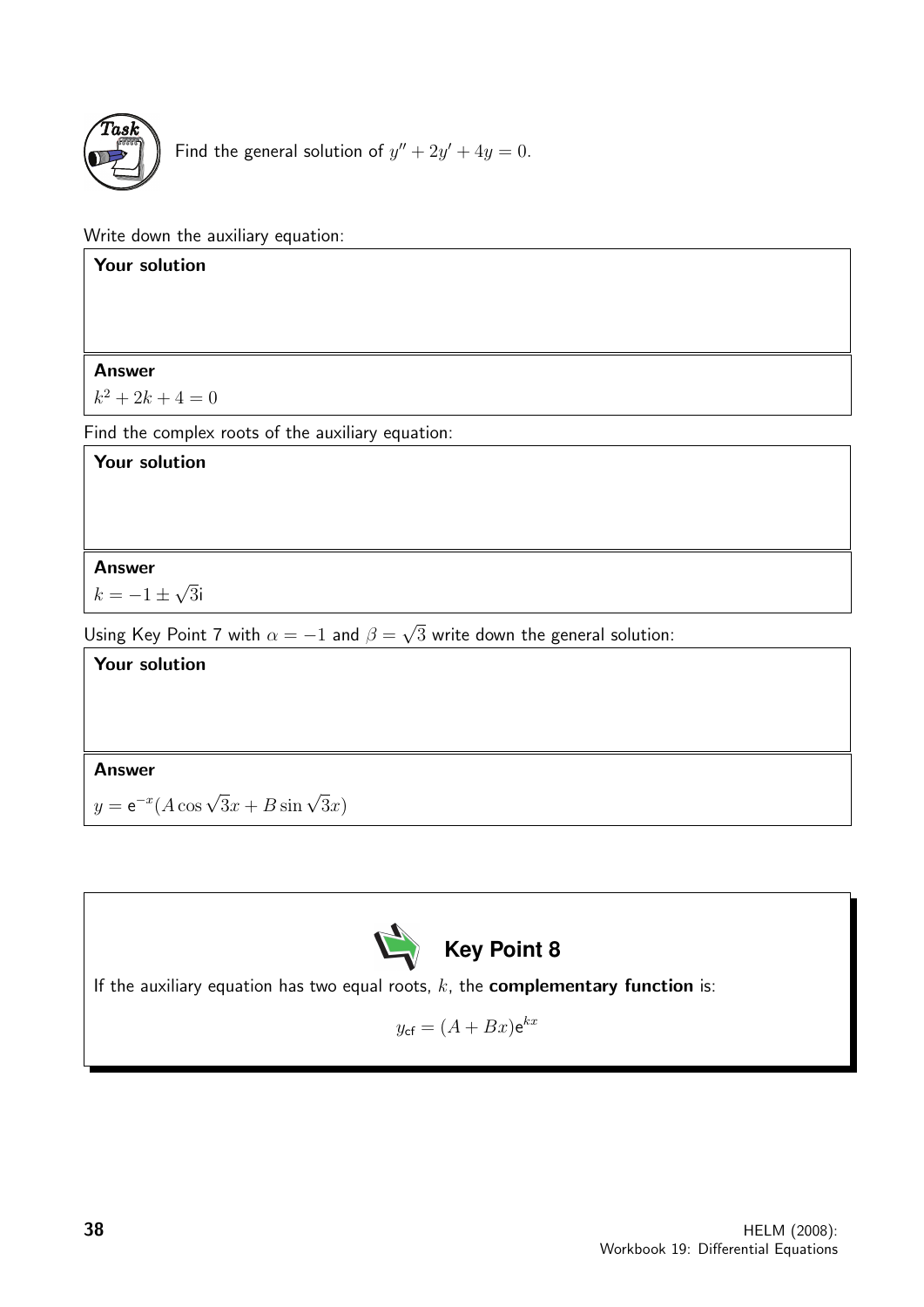



### **Example 11**

The auxiliary equation of  $ay'' + by' + cy = 0$  is  $ak^2 + bk + c = 0$ . Suppose this equation has equal roots  $k=k_1$  and  $k=k_1$ . Verify that  $y=x{\mathsf{e}}^{k_1x}$  is a solution of the differential equation.

### Solution

We have:  $k_1x$   $y' = e^{k_1x}(1+k_1x)$   $y'' = e^{k_1x}(k_1^2x+2k_1)$ Substitution into the left-hand side of the differential equation yields:

$$
e^{k_1x} \{ a(k_1^2x + 2k_1) + b(1 + k_1x) + cx \} = e^{k_1x} \{ (ak_1^2 + bk_1 + c)x + 2ak_1 + b \}
$$
  
But  $ak_1^2 + bk_1 + c = 0$  since  $k_1$  satisfies the auxiliary equation. Also,

$$
k_1 = \frac{-b \pm \sqrt{b^2 - 4ac}}{2a}
$$

but since the roots are equal, then  $b^2 - 4ac = 0$  hence  $k_1 = -b/2a$ . So  $2ak_1 + b = 0$ . Hence  ${\sf e}^{k_1x}\{(ak_1^2+bk_1+c)x+2ak_1+b\}={\sf e}^{k_1x}\{(0)x+0\}=0.$  We conclude that  $y= x{\sf e}^{k_1x}$  is a solution of  $ay'' + by' + cy = 0$  when the roots of the auxiliary equation are equal. This illustrates Key Point 8.



# **Example 12**

Obtain the general solution of the equation:

$$
\frac{d^2y}{dx^2} + 8\frac{dy}{dx} + 16y = 0.
$$

### Solution

As before, a trial solution of the form  $y={\rm e}^{kx}$  yields an auxiliary equation  $k^2+8k+16=0.$  This equation factorizes so that  $(k+4)(k+4) = 0$  and we obtain equal roots, that is,  $k = -4$  (twice). If we proceed as before, writing  $y_1(x)=\mathrm{e}^{-4x}$   $y_2(x)=\mathrm{e}^{-4x},$  it is clear that the two solutions are not independent. We need to find a second independent solution. Using the result summarised in Key Point 8, we conclude that the second independent solution is  $y_2 = x e^{-4x}$ . The general solution is then:

$$
y(x) = (A + Bx)e^{-4x}
$$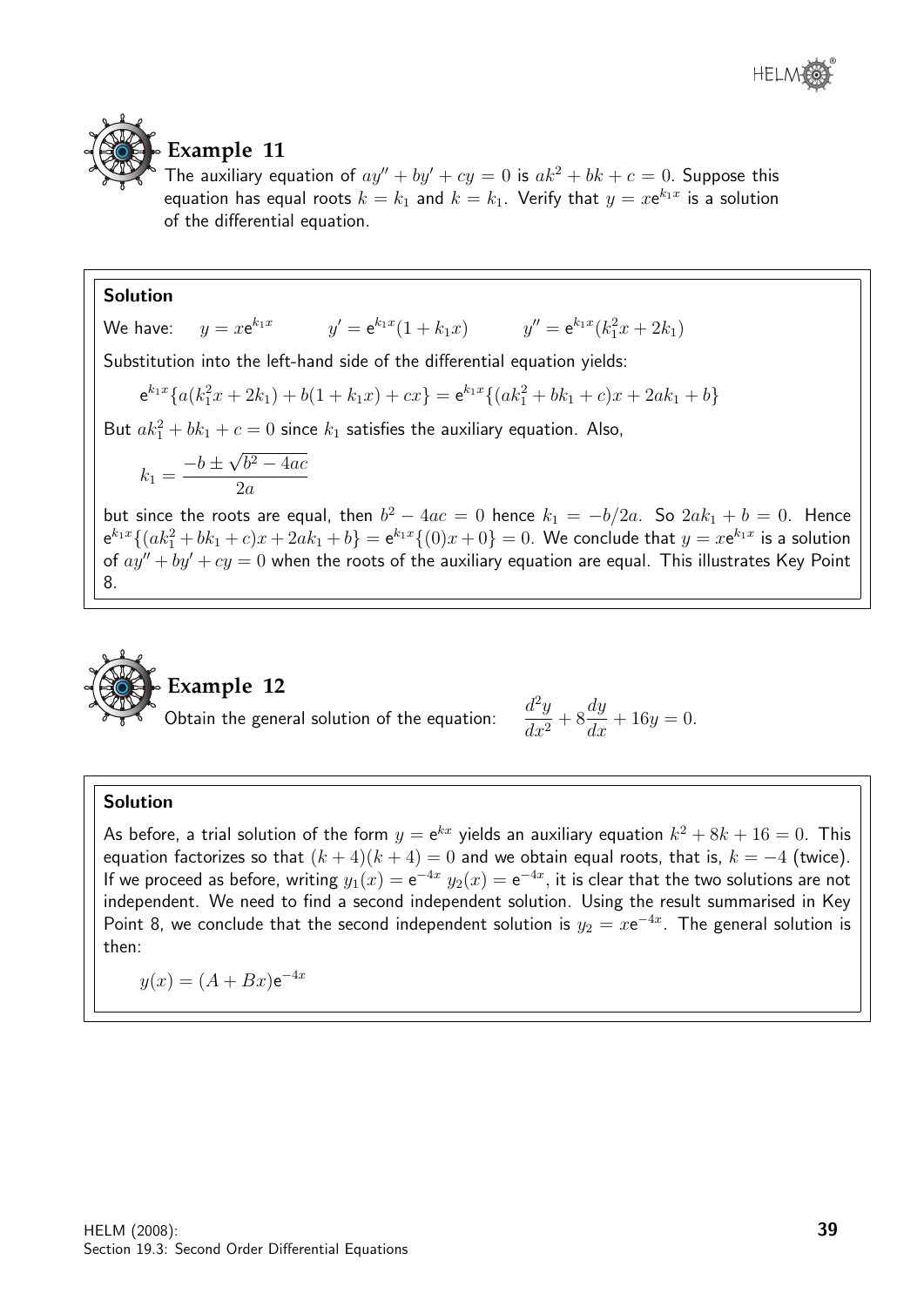### **Exercises**

- 1. Obtain the general solutions, that is, the complementary functions, of the following equations:
- (a)  $\frac{d^2y}{dx^2}$  $dx^2$  $-3\frac{dy}{dx}$  $\frac{dy}{dx} + 2y = 0$  (b)  $\frac{d^2y}{dx^2}$  $\frac{d^2y}{dx^2} + 7$  $\frac{dy}{dx} + 6y = 0$  (c)  $\frac{d^2x}{dt^2}$  $\frac{d^2}{dt^2} + 5$  $dx$  $\frac{dx}{dt} + 6x = 0$
- (d)  $\frac{d^2y}{dt^2}$  $\frac{d}{dt^2} + 2$  $\frac{dy}{dt} + y = 0$  (e)  $\frac{d^2y}{dx^2}$  $dx^2$  $-4\frac{dy}{dx} + 4y = 0$  (f)  $\frac{d^2y}{dt^2}$  $\frac{d}{dt^2} +$ dy  $\frac{dy}{dt} + 8y = 0$
- $(g) \frac{d^2y}{dx^2}$  $dx^2$  $-2\frac{dy}{dx} + y = 0$  (h)  $\frac{d^2y}{dt^2}$  $\frac{d^2y}{dt^2} +$  $\frac{dy}{dt} + 5y = 0$  (i)  $\frac{d^2y}{dx^2}$  $\frac{d^{2}y}{dx^{2}} +$  $\frac{dy}{dx} - 2y = 0$
- (j)  $\frac{d^2y}{dx^2}$  $dx^2$  $^{2}y$  $dx^2$  $-2\frac{dy}{dx} = 0$  (I)  $\frac{d^2x}{dt^2}$

2. Find the auxiliary equation for the differential equation  $L$ Hence write down the complementary function.

3. Find the complementary function of the equation  $\frac{d^2y}{dx^2}$  $\frac{d^{2}y}{dx^{2}} +$ dy  $\frac{dy}{dx} + y = 0$ 

### Answers

1. (a)  $y = Ae^{x} + Be^{2x}$ (b)  $y = Ae^{-x} + Be^{-6x}$ (c)  $x = Ae^{-2t} + Be^{-3t}$ (d)  $y = Ae^{-t} + Bte^{-t}$ (e)  $y = Ae^{2x} + Bxe^{2x}$ (f)  $y = e^{-0.5t} (A \cos 2.78t + B \sin 2.78t)$ (g)  $y = Ae^x + Bxe^x$ (h)  $x = e^{-0.5t} (A \cos 2.18t + B \sin 2.18t)$ (i)  $y = Ae^{-2x} + Be^{x}$ (i)  $y = A \cos 3x + B \sin 3x$ (k)  $y = A + Be^{2x}$ (1)  $x = Ae^{4t} + Be^{-4t}$ 2.  $Lk^2 + Rk + \frac{1}{6}$  $\mathcal{C}_{0}^{(n)}$  $= 0$   $i(t) = Ae^{k_1t} + Be^{k_2t}$   $k_1, k_2 = \frac{1}{2}$ 2L  $\sqrt{ }$  $-R \pm$  $R^2C - 4L$  $\mathcal{C}$  $\setminus$ 3.  $e^{-x/2}$   $\int A \cos \theta$  $\sqrt{3}$  $\frac{\sqrt{3}}{2}x + B \sin$  $\sqrt{3}$  $\sqrt{3}\overline{x}$ 

 $dt^2$ 

1  $\mathcal{C}$ 

 $i = 0$ 

di  $\frac{du}{dt} +$ 

 $d^2i$  $\frac{d}{dt^2} + R$   $-16x = 0$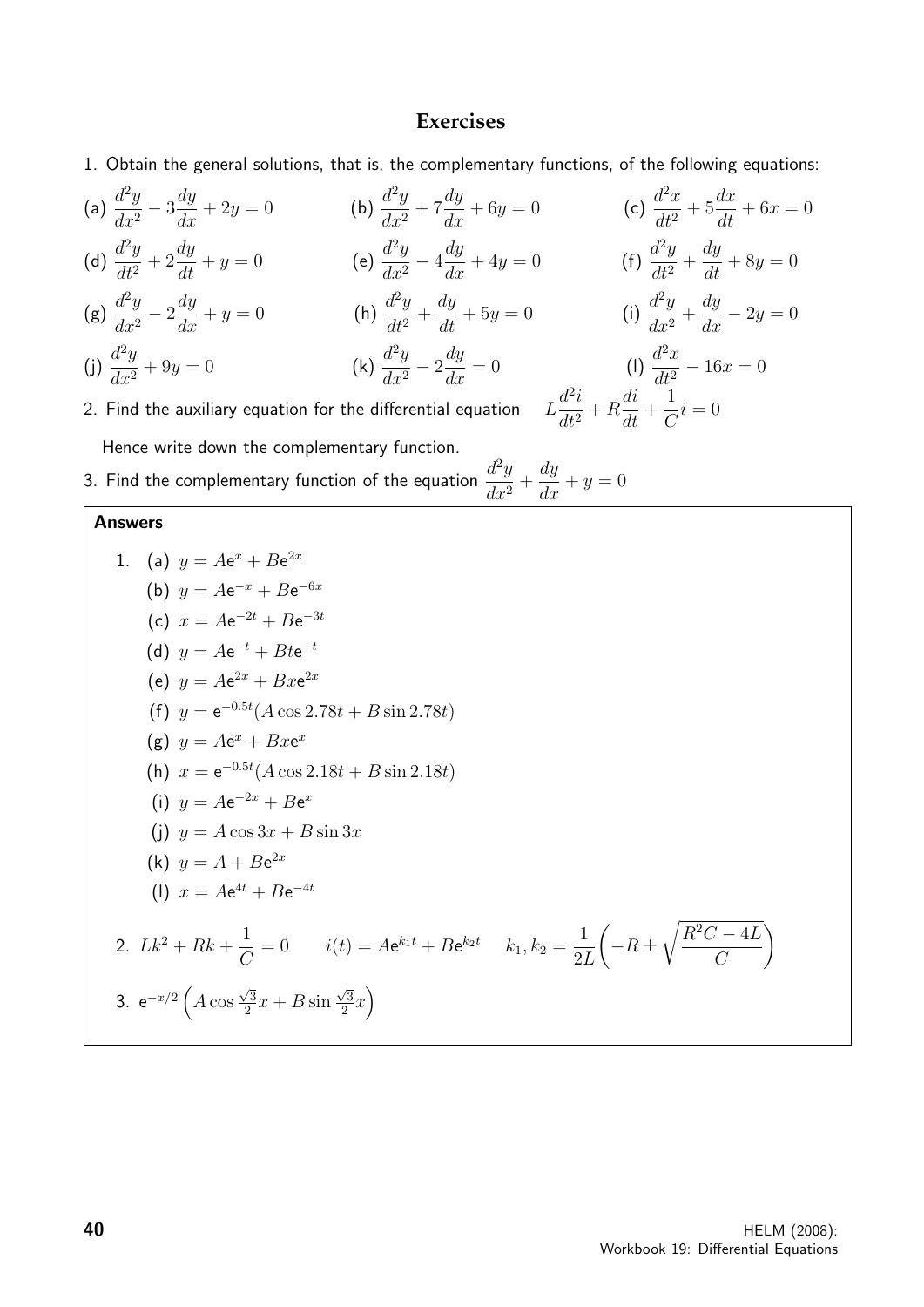# **3. The particular integral**

Given a second order ODE

$$
a\frac{d^2y}{dx^2} + b\frac{dy}{dx} + c y = f(x),
$$

a **particular integral** is any function,  $y_p(x)$ , which satisfies the equation. That is, any function which when substituted into the left-hand side, results in the expression on the right-hand side.



Show that

 $y = -\frac{1}{4}$  $\frac{1}{4}$ e $^{2x}$ 

is a particular integral of

$$
\frac{d^2y}{dx^2} - \frac{dy}{dx} - 6y = e^{2x} \tag{1}
$$

Starting with  $y = -\frac{1}{4}$  $rac{1}{4}$ e<sup>2x</sup>, find  $rac{dy}{dx}$  and  $rac{d^2y}{dx^2}$  $\frac{d}{dx^2}$ 

Your solution

Answer

$$
\frac{dy}{dx} = -\frac{1}{2}e^{2x}, \quad \frac{d^2y}{dx^2} = -e^{2x}
$$

Now substitute these into the ODE and simplify to check it satisfies the equation:

Your solution

### Answer

Substitution yields  $-e^{2x} - \left(-\frac{1}{2}\right)$  $\frac{1}{2}$ e<sup>2x</sup> $-6(-\frac{1}{4})$  $\frac{1}{4}$ e $^{2x}$ ) which simplifies to e $^{2x}$ , the same as the right-hand side.

Therefore  $y = -\frac{1}{4}$  $\frac{1}{4}$ e $^{2x}$  is a particular integral and we write (attaching a subscript p):  $y_{\sf p}(x) = -\frac{1}{4}$  $rac{1}{4}$ e $2x$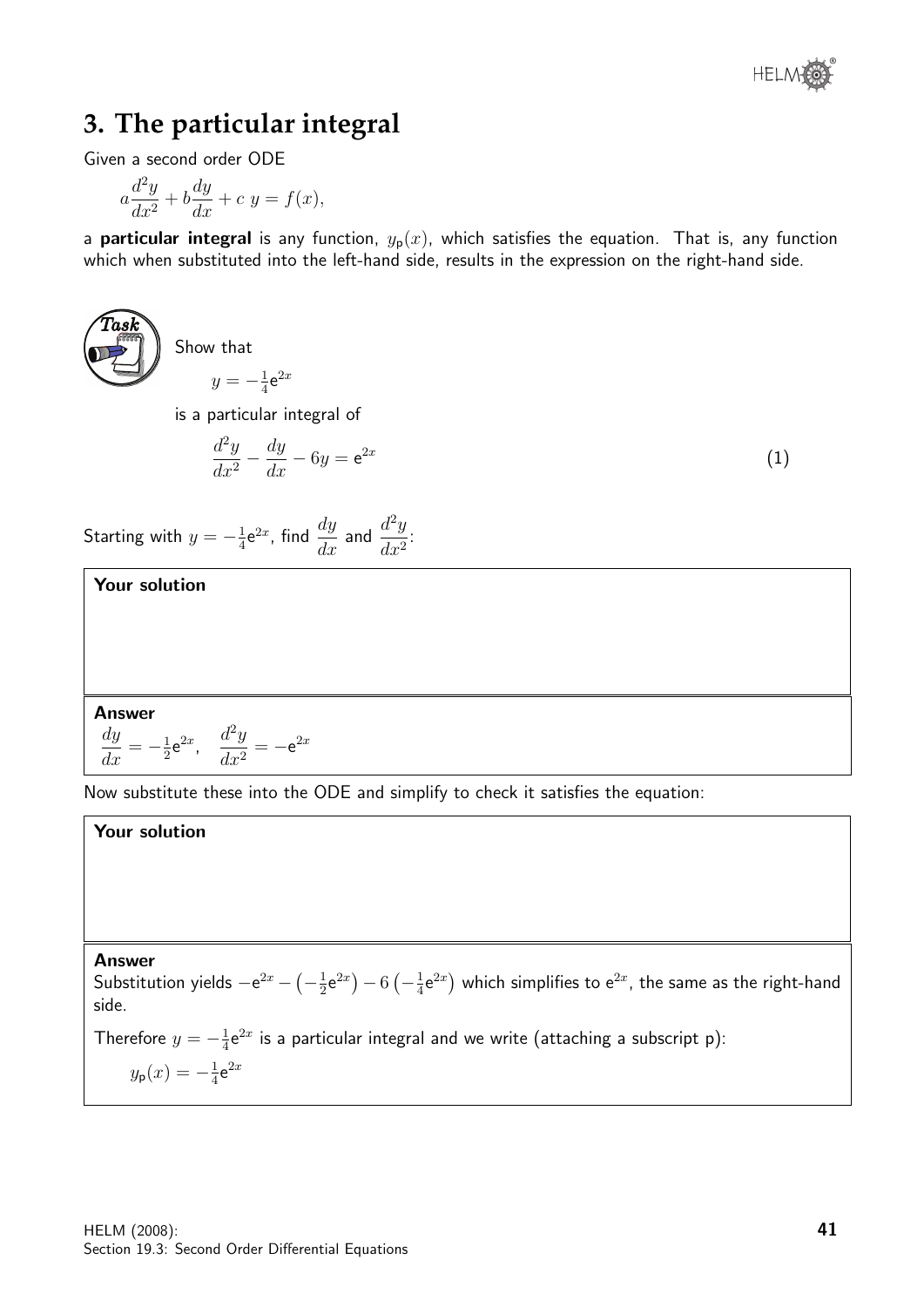

State what is meant by a particular integral.

| Your solution                                                     |
|-------------------------------------------------------------------|
| <b>Answer</b>                                                     |
| A particular integral is any solution of a differential equation. |

# **4. Finding a particular integral**

In the previous subsection we explained what is meant by a particular integral. Now we look at a simple method to find a particular integral. In fact our method is rather crude. It involves trial and error and educated guesswork. We try solutions which are of the same general form as the  $f(x)$  on the right-hand side.

**Example 13** Find a particular integral of the equation\n
$$
\sum_{n=0}^{\infty} \frac{1}{n^2}
$$

$$
\frac{d^2y}{dx^2} - \frac{dy}{dx} - 6y = e^{2x}
$$

### Solution

We shall attempt to find a solution of the inhomogeneous problem by trying a function of the same form as that on the right-hand side of the ODE. In particular, let us try  $y(x) = A\mathrm{e}^{2x},$  where  $A$  is a constant that we shall now determine. If  $y(x) = Ae^{2x}$  then

$$
\frac{dy}{dx} = 2Ae^{2x} \qquad \text{and} \qquad \frac{d^2y}{dx^2} = 4Ae^{2x}.
$$

Substitution in the ODE gives:

$$
4Ae^{2x} - 2Ae^{2x} - 6Ae^{2x} = e^{2x}
$$

that is,

$$
-4A\mathrm{e}^{2x} = \mathrm{e}^{2x}
$$

To ensure that y is a solution, we require  $-4A=1$ , that is,  $A=-\frac{1}{4}$  $\frac{1}{4}$ .

Therefore the particular integral is  $y_{\mathsf{p}}(x) = -\frac{1}{4}$  $\frac{1}{4}e^{2x}$ .

In Example 13 we chose a trial solution  $Ae^{2x}$  of the same form as the ODE's right-hand side. Table 2 provides a summary of the trial solutions which should be tried for various forms of the right-hand side.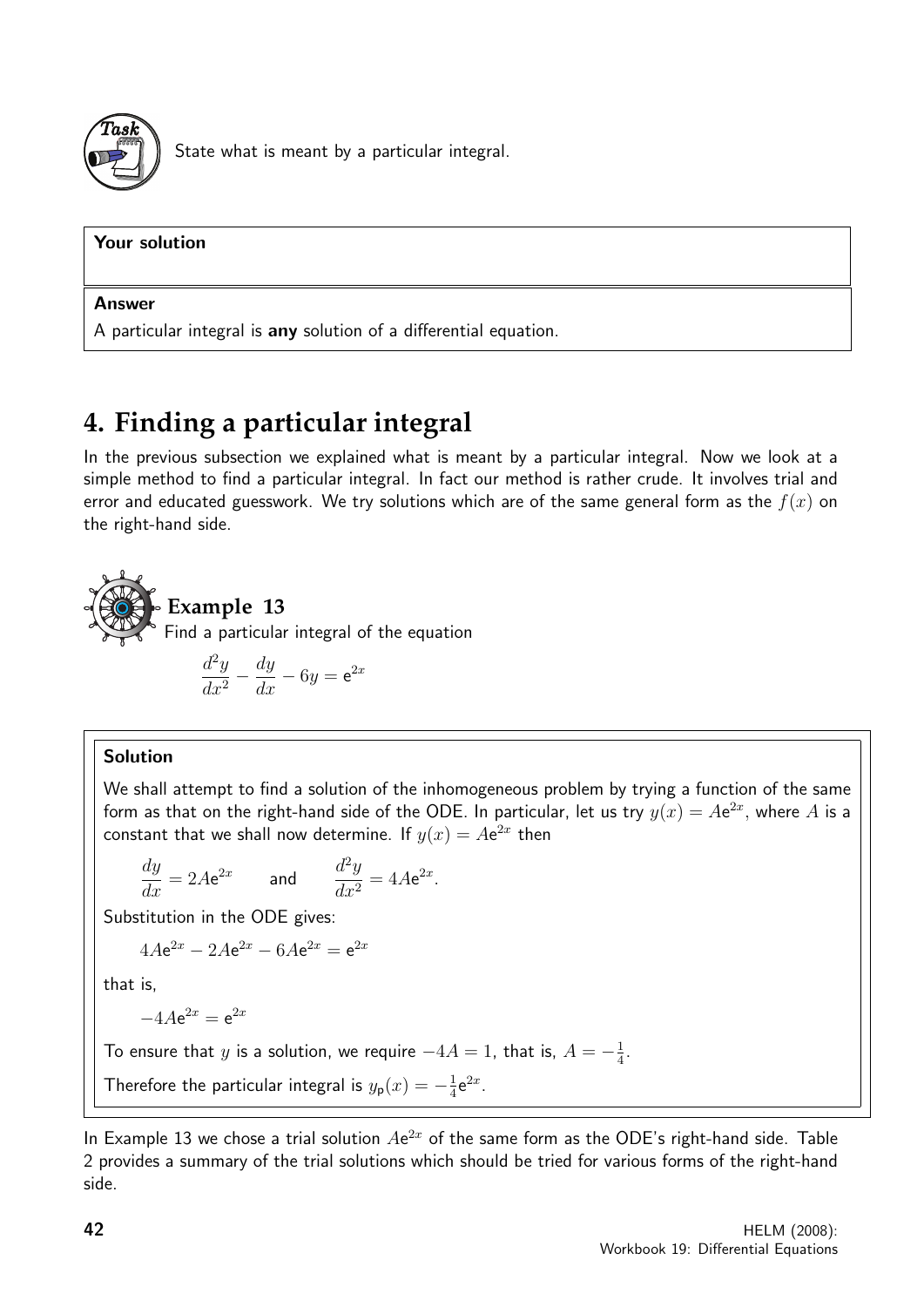|     | f(x)                                     | Trial solution                                                                                |
|-----|------------------------------------------|-----------------------------------------------------------------------------------------------|
| (1) | constant term $c$                        | constant term $k$                                                                             |
|     | (2) linear, $ax + b$                     | $Ax + B$                                                                                      |
|     | (3) polynomial in $x$<br>of degree $r$ : | polynomial in $x$<br>of degree $r$ :<br>$ax^r + \cdots + bx + c \quad Ax^r + \cdots + Bx + k$ |
| (4) | $a\cos kx$                               | $A\cos kx + B\sin kx$                                                                         |
|     | $(5)$ $a\sin kx$                         | $A\cos kx + B\sin kx$                                                                         |
| (6) | $ae^{kx}$                                | $Ae^{kx}$                                                                                     |
|     | $ae^{-kx}$                               | $Ae^{-kx}$                                                                                    |

Table 2: Trial solutions to find the particular integral



By trying a solution of the form  $y = \alpha e^{-x}$  find a particular integral of the equation  $d^2y$  $\frac{d^{2}y}{dx^{2}} +$  $\frac{dy}{dx} - 2y = 3e^{-x}$ 

Substitute  $y = \alpha e^{-x}$  into the given equation to find  $\alpha$ , and hence find the particular integral:

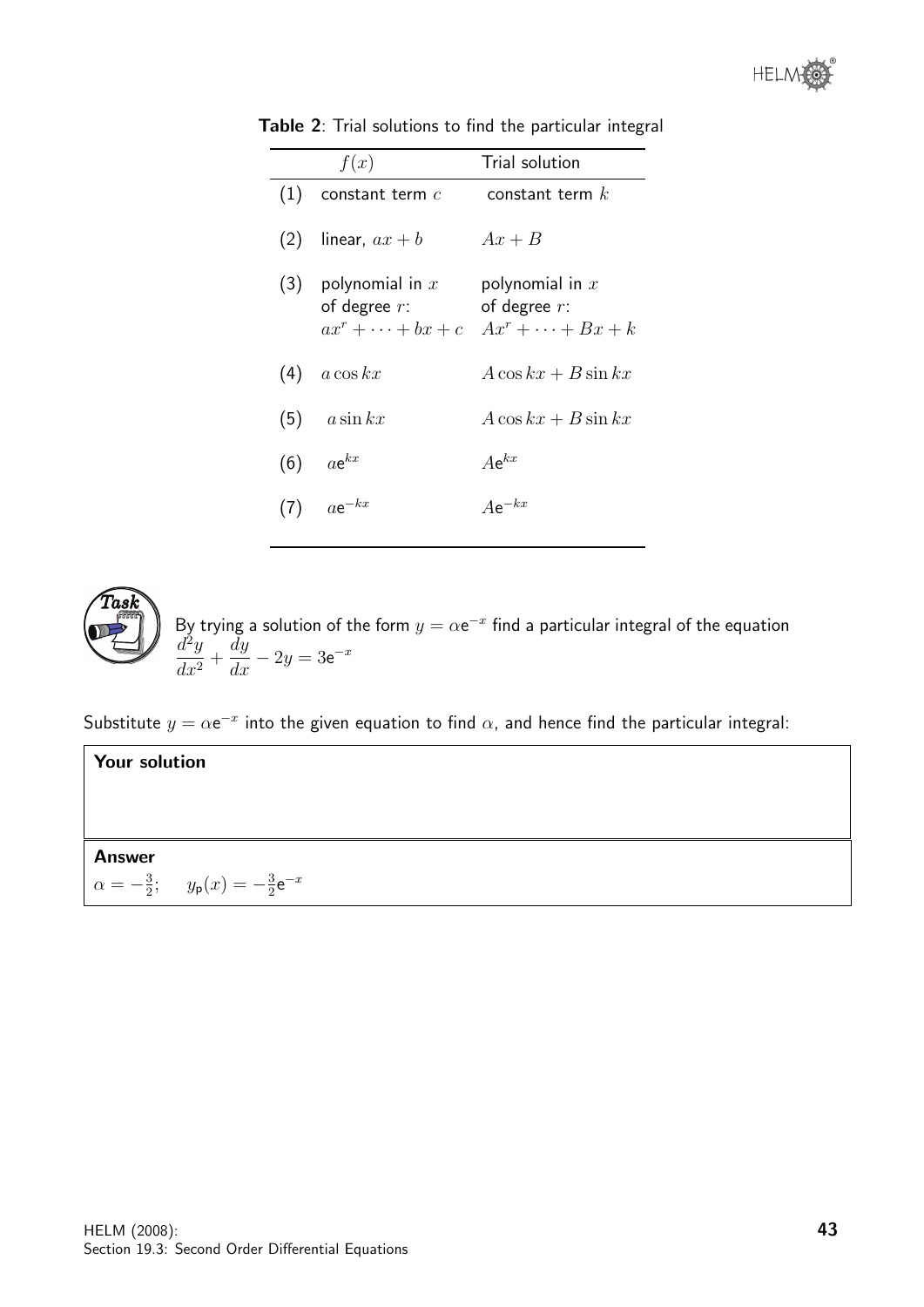

#### Solution

In Example 13 and the last Task, we found that a fruitful approach for a first order ODE was to assume a solution in the same form as that on the right-hand side. Suppose we assume a solution  $y(x) = \alpha x$  and proceed to determine  $\alpha$ . This approach will actually fail, but let us see why. If  $y(x) = \alpha x$  then  $\frac{dy}{dx} = \alpha$  and  $\frac{d^2y}{dx^2}$  $\frac{d^2y}{dx^2} = 0$ . Substitution into the differential equation yields  $0 - 6\alpha + 8\alpha x = x$  and  $\alpha$ .

Comparing coefficients of  $x$ :

 $8\alpha x = x$  so  $\alpha =$ 1 8

Comparing constants:  $-6\alpha = 0$  so  $\alpha = 0$ 

We have a contradiction! Clearly a particular integral of the form  $\alpha x$  is not possible. The problem arises because differentiation of the term  $\alpha x$  produces constant terms which are unbalanced on the right-hand side. So, we try a solution of the form  $y(x) = \alpha x + \beta$  with  $\alpha, \beta$  constants. This is consistent with the recommendation in Table 2 on page 43. Proceeding as before  $\frac{dy}{dt}$  $\frac{dy}{dx} = \alpha,$  $d^2y$  $\frac{d^2y}{dx^2} = 0.$ Substitution in the differential equation now gives:

 $0 - 6\alpha + 8(\alpha x + \beta) = x$ 

Equating coefficients of  $x$  and then equating constant terms we find:

$$
8\alpha = 1
$$
\n
$$
-6\alpha + 8\beta = 0
$$
\n(1),  $\alpha = \frac{1}{8}$  and then from (2)  $\beta = \frac{3}{32}$ .  
\nThe required particular integral is  $y_{p}(x) = \frac{1}{8}x + \frac{3}{32}$ .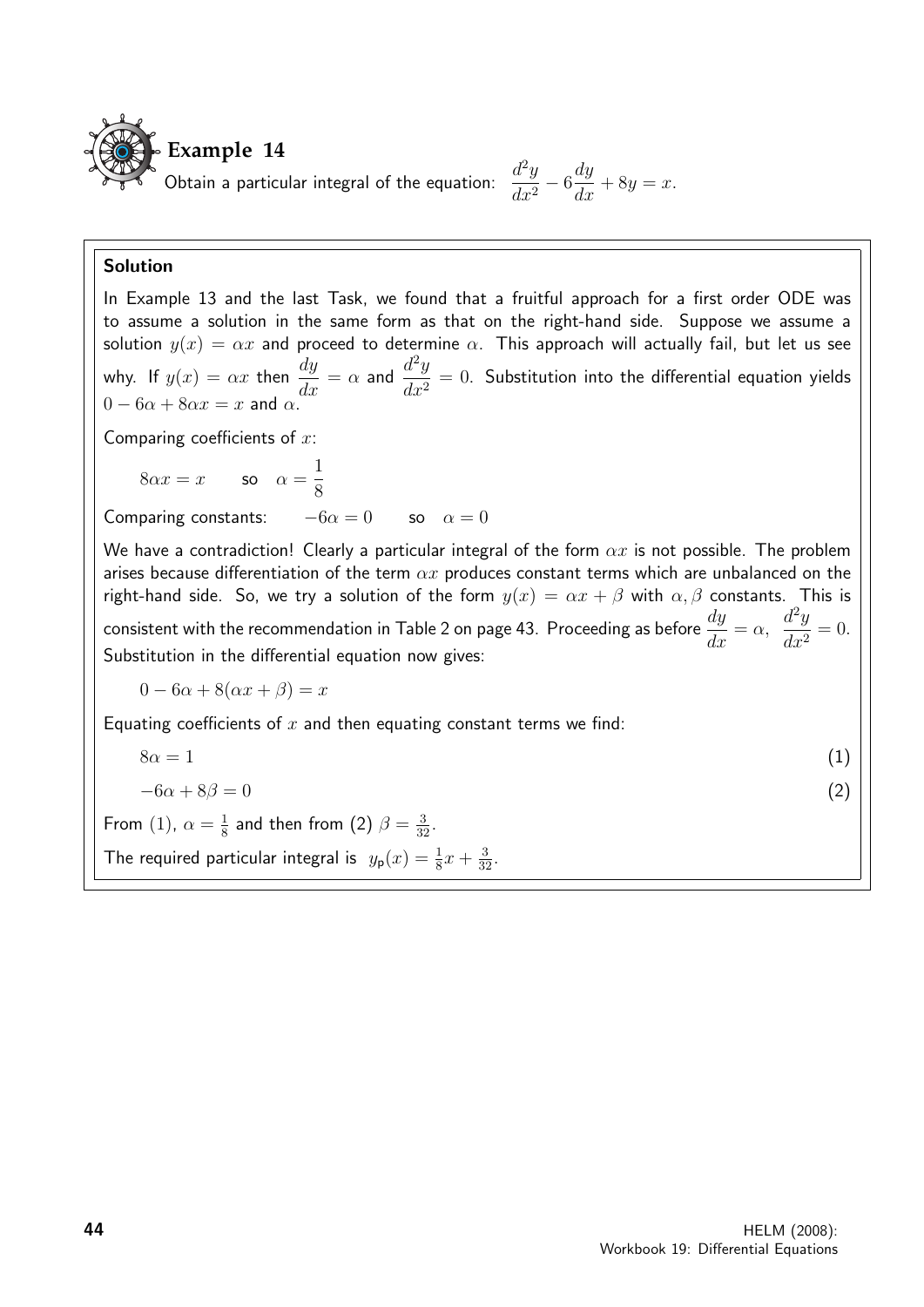

Your solution

Find a particular integral for the equation:

$$
\frac{d^2y}{dx^2} - 6\frac{dy}{dx} + 8y = 3\cos x
$$

First decide on an appropriate form for the trial solution, referring to Table 2 (page 43) if necessary:

Answer

From Table 2,  $y = A \cos x + B \sin x$ , A and B constants.

Now find  $\frac{dy}{dx}$  and  $\frac{d^2y}{dx^2}$  $\frac{d^2y}{dx^2}$  and substitute into the differential equation:

### Your solution

### Answer

Differentiating, we find:

$$
\frac{dy}{dx} = -A\sin x + B\cos x \qquad \frac{d^2y}{dx^2} = -A\cos x - B\sin x
$$

Substitution into the differential equation gives:

 $(-A\cos x - B\sin x) - 6(-A\sin x + B\cos x) + 8(A\cos x + B\sin x) = 3\cos x$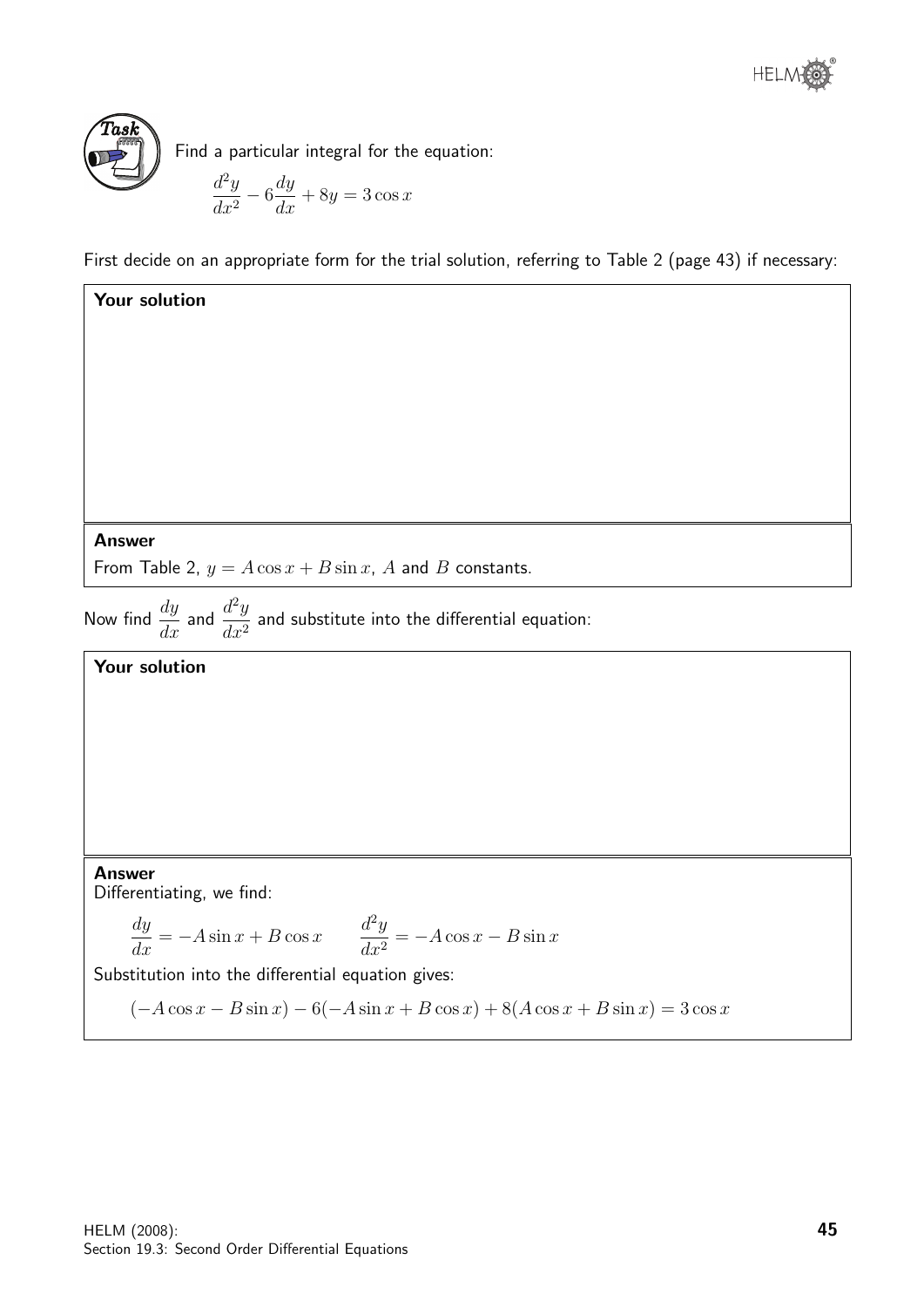Equate coefficients of  $\cos x$ :

### Your solution

### Answer

 $7A - 6B = 3$ 

Also, equate coefficients of  $\sin x$ :

| <b>Your solution</b>                                                                                                         |
|------------------------------------------------------------------------------------------------------------------------------|
|                                                                                                                              |
| <b>Answer</b>                                                                                                                |
| $7B + 6A = 0$                                                                                                                |
| Solve these two equations in A and B simultaneously to find values for A and B, and hence obtain<br>the particular integral: |

# Your solution Answer  $A = \frac{21}{85}, B = -\frac{18}{85}, y_{\mathsf{p}}(x) = \frac{21}{85}\cos x - \frac{18}{85}\sin x$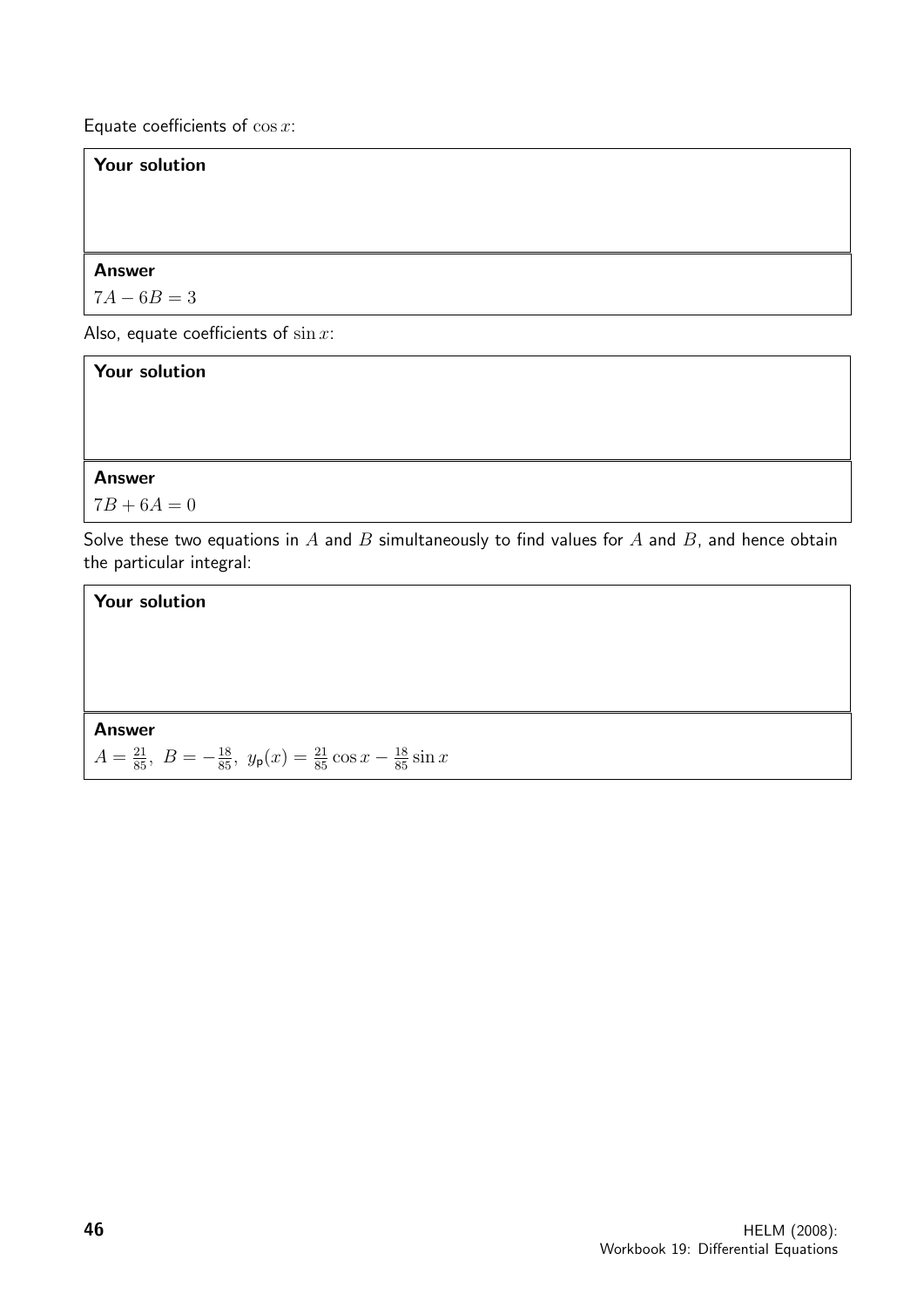

# **5. Finding the general solution of a second order linear inhomogeneous ODE**

The general solution of a second order linear inhomogeneous equation is the sum of its particular integral and the complementary function. In subsection 2 (page 32) you learned how to find a complementary function, and in subsection 4 (page 42) you learnt how to find a particular integral. We now put these together to find the general solution.



$$
\frac{d^2y}{dx^2} + 3\frac{dy}{dx} - 10y = 3x^2
$$

### Solution

The complementary function was found in Example 8 to be  $y_{cf} = Ae^{2x} + Be^{-5x}$ .

The particular integral is found by trying a solution of the form  $y = ax^2 + bx + c$ , so that

$$
\frac{dy}{dx} = 2ax + b, \qquad \frac{d^2y}{dx^2} = 2a
$$

Substituting into the differential equation gives

 $2a + 3(2ax + b) - 10(ax^2 + bx + c) = 3x^2$ Comparing constants:  $2a + 3b - 10c = 0$ Comparing x terms:  $6a - 10b = 0$ Comparing  $x^2$  terms:  $-10a = 3$ So  $a = -\frac{3}{16}$ 10 ,  $b = -\frac{9}{50}$ 50 ,  $c = -\frac{57}{500}$  $\frac{57}{500}$ ,  $y_p(x) = -\frac{3}{10}$ 10  $x^2 - \frac{9}{5}$ 50  $x-\frac{57}{500}$ 500 . Thus the general solution is  $y = y_{\mathsf{p}}(x) + y_{\mathsf{cf}}(x) = -\frac{3}{16}$ 10  $x^2 - \frac{9}{5}$ 50  $x-\frac{57}{500}$ 500  $+ Ae^{2x} + Be^{-5x}$ 



The general solution of a second order constant coefficient ordinary differential equation

$$
a\frac{d^2y}{dx^2} + b\frac{dy}{dx} + cy = f(x) \qquad \text{is} \qquad y = y_\mathsf{p} + y_\mathsf{cf}
$$

being the sum of the particular integral and the complementary function.

 $y_{\rm p}$  contains no arbitrary constants;  $y_{\rm cf}$  contains two arbitrary constants.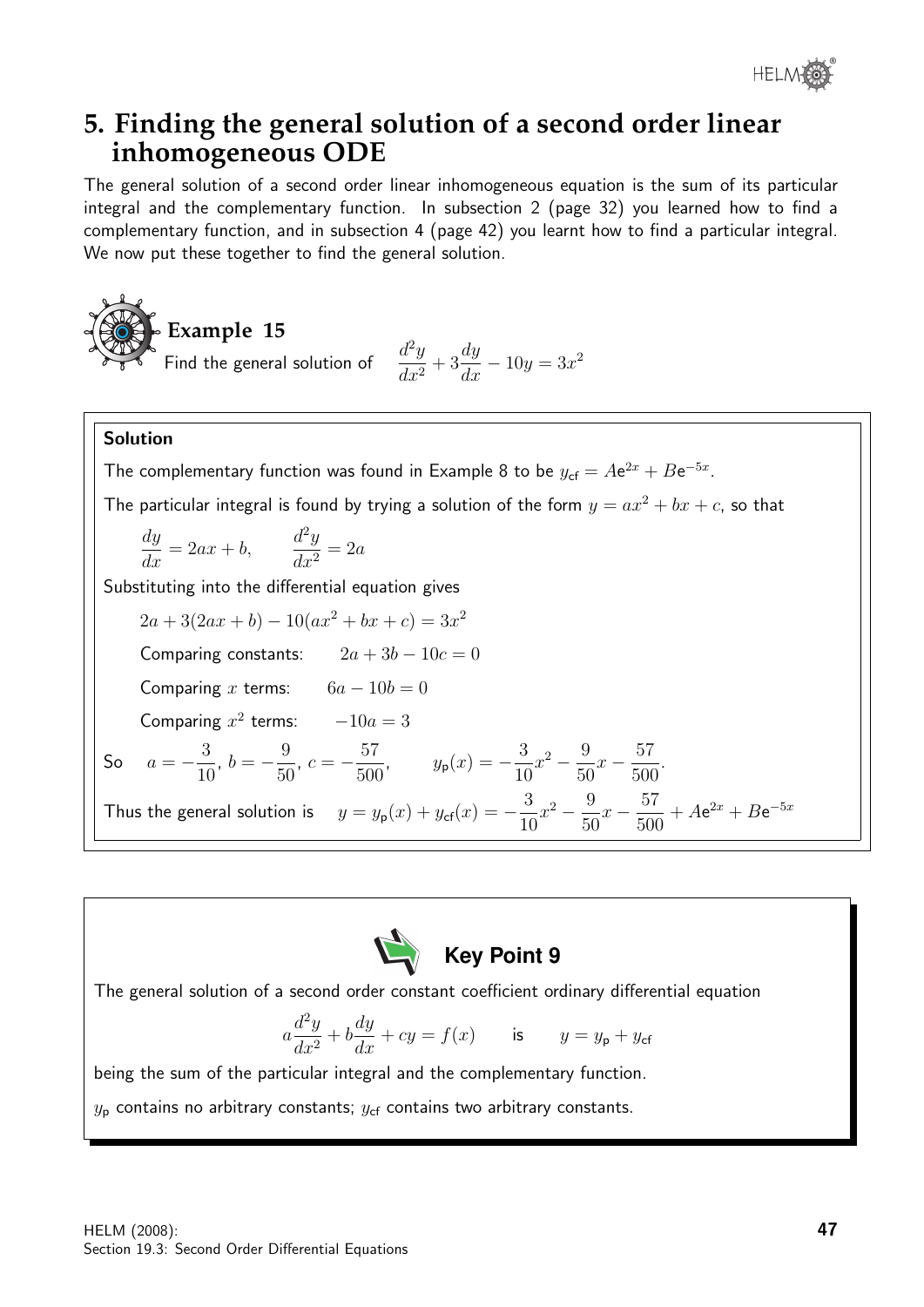

### **Engineering Example 2**

### **An LC circuit with sinusoidal input**

The differential equation governing the flow of current in a series LC circuit when subject to an applied voltage  $v(t) = V_0 \sin \omega t$  is  $L$  $d^2i$  $\frac{d}{dt^2} +$ 1  $\frac{1}{C}i = \omega V_0 \cos \omega t$ 





Obtain its general solution.

### Solution

The homogeneous equation is  $d^2i_{\textsf{cf}}$  $\frac{d^2i_{\textsf{cf}}}{dt^2} + \frac{i_{\textsf{cf}}}{C}$ 

Letting  $i_{\textsf{cf}} = e^{kt}$  we find the auxiliary equation is  $Lk^2 + \frac{1}{C} = 0$  so that  $k = \pm i/2$ √  $LC$ . Therefore, the complementary function is:

 $= 0.$ 

$$
i_{\text{cf}} = A \cos \frac{t}{\sqrt{LC}} + B \sin \frac{t}{\sqrt{LC}}
$$
 where *A* and *B* arbitrary constants.

 $\mathcal{C}$ 

To find a particular integral try  $i_p = E \cos \omega t + F \sin \omega t$ , where E, F are constants. We find:

$$
\frac{di_{\mathbf{p}}}{dt} = -\omega E \sin \omega t + \omega F \cos \omega t \qquad \frac{d^2 i_{\mathbf{p}}}{dt^2} = -\omega^2 E \cos \omega t - \omega^2 F \sin \omega t
$$

Substitution into the inhomogeneous equation yields:

$$
L(-\omega^{2} E \cos \omega t - \omega^{2} F \sin \omega t) + \frac{1}{C} (E \cos \omega t + F \sin \omega t) = \omega V_{0} \cos \omega t
$$

Equating coefficients of  $\sin \omega t$  gives:  $-\omega^2 LF + (F/C) = 0$ . Equating coefficients of  $\cos \omega t$  gives:  $-\omega^2 LE + (E/C) = \omega V_0$ . Therefore  $F=0$  and  $E=CV_0\omega/(1-\omega^2 LC)$ . Hence the particular integral is

$$
i_{\rm p} = \frac{CV_0\omega}{1 - \omega^2 LC}\cos\omega t.
$$

Finally, the general solution is:

$$
i = i_{\rm cf} + i_{\rm p} = A \cos \frac{t}{\sqrt{LC}} + B \sin \frac{t}{\sqrt{LC}} + \frac{CV_0\omega}{1 - \omega^2 LC} \cos \omega t
$$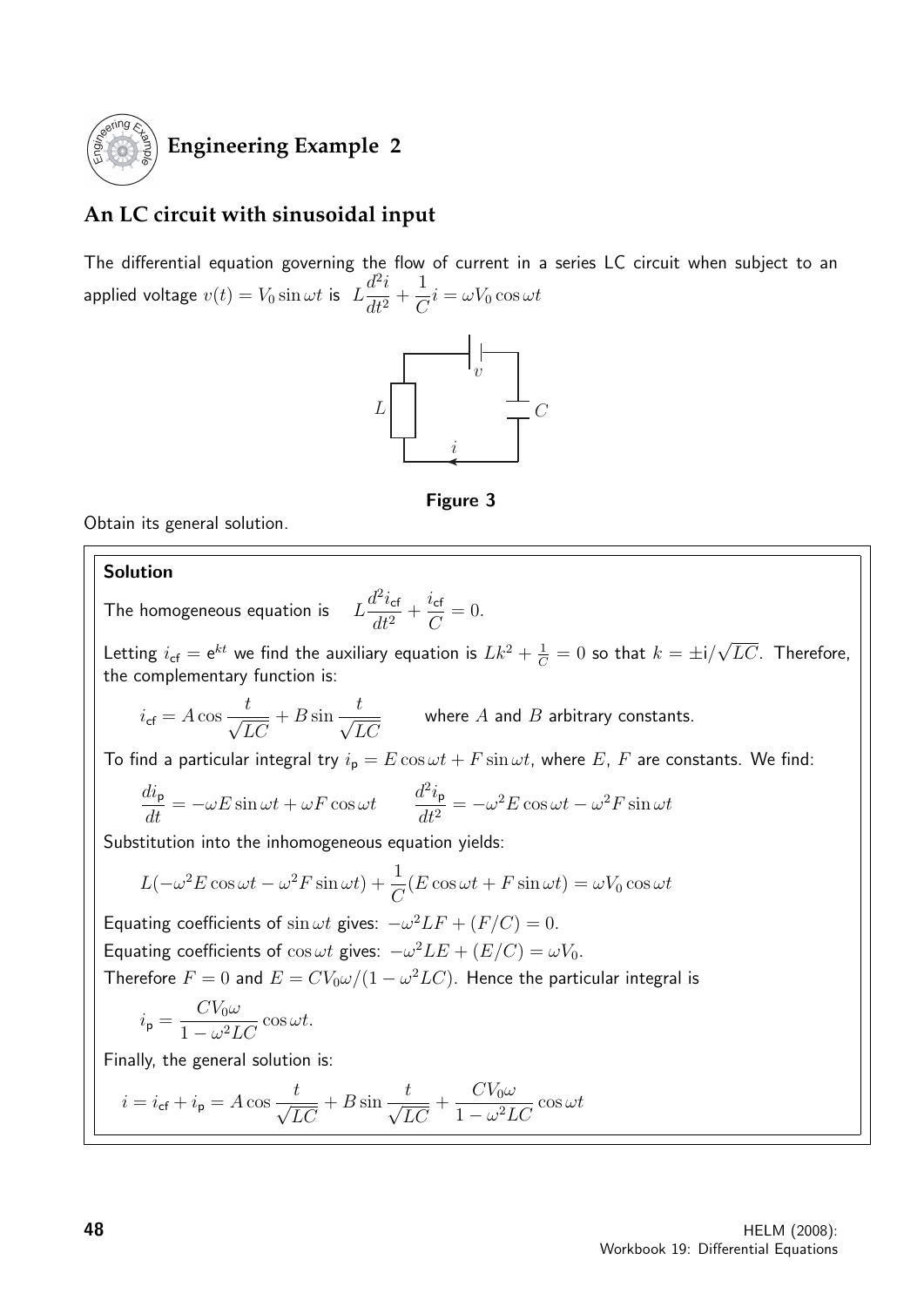® **HELMOR** 

# **6. Inhomogeneous term in the complementary function**

Occasionally you will come across a differential equation  $a$  $d^2y$  $\frac{d^2y}{dx^2} + b$ dy  $\frac{dy}{dx} + cy = f(x)$  for which the inhomogeneous term,  $f(x)$ , forms part of the complementary function. One such example is the equation

$$
\frac{d^2y}{dx^2} - \frac{dy}{dx} - 6y = e^{3x}
$$

It is straightforward to check that the complementary function is  $y_{\text{cf}} = A\text{e}^{3x}+B\text{e}^{-2x}$ . Note that the first of these terms has the same form as the inhomogeneous term,  $e^{3x}$ , on the right-hand side of the differential equation.

You should verify for yourself that trying a particular integral of the form  $y_{\sf p}(x)=\alpha{\sf e}^{3x}$  will not work in a case like this. Can you see why?

Instead, try a particular integral of the form  $y_{\mathsf{p}}(x) = \alpha x \mathsf{e}^{3x}$ . Verify that

$$
\frac{dy_{\mathbf{p}}}{dx} = \alpha \mathbf{e}^{3x} (3x + 1) \quad \text{and} \quad \frac{d^2 y_{\mathbf{p}}}{dx^2} = \alpha \mathbf{e}^{3x} (9x + 6).
$$

Substitute these expressions into the differential equation to find  $\alpha = \frac{1}{5}$  $\frac{1}{5}$ .

Finally, the particular integral is  $y_p(x) = \frac{1}{5}xe^{3x}$  and so the general solution to the differential equation is:

 $y = Ae^{3x} + Be^{-2x} + \frac{1}{5}$  $\frac{1}{5}x e^{3x}$ 

This shows a generally effective method - where the inhomogeneous term  $f(x)$  appears in the complementary function use as a trial particular integral  $x$  times what would otherwise be used.



When solving

$$
a\frac{d^2y}{dx^2} + b\frac{dy}{dx} + cy = f(x)
$$

if the inhomogeneous term  $f(x)$  appears in the complementary function use as a trial particular integral  $x$  times what would otherwise be used.